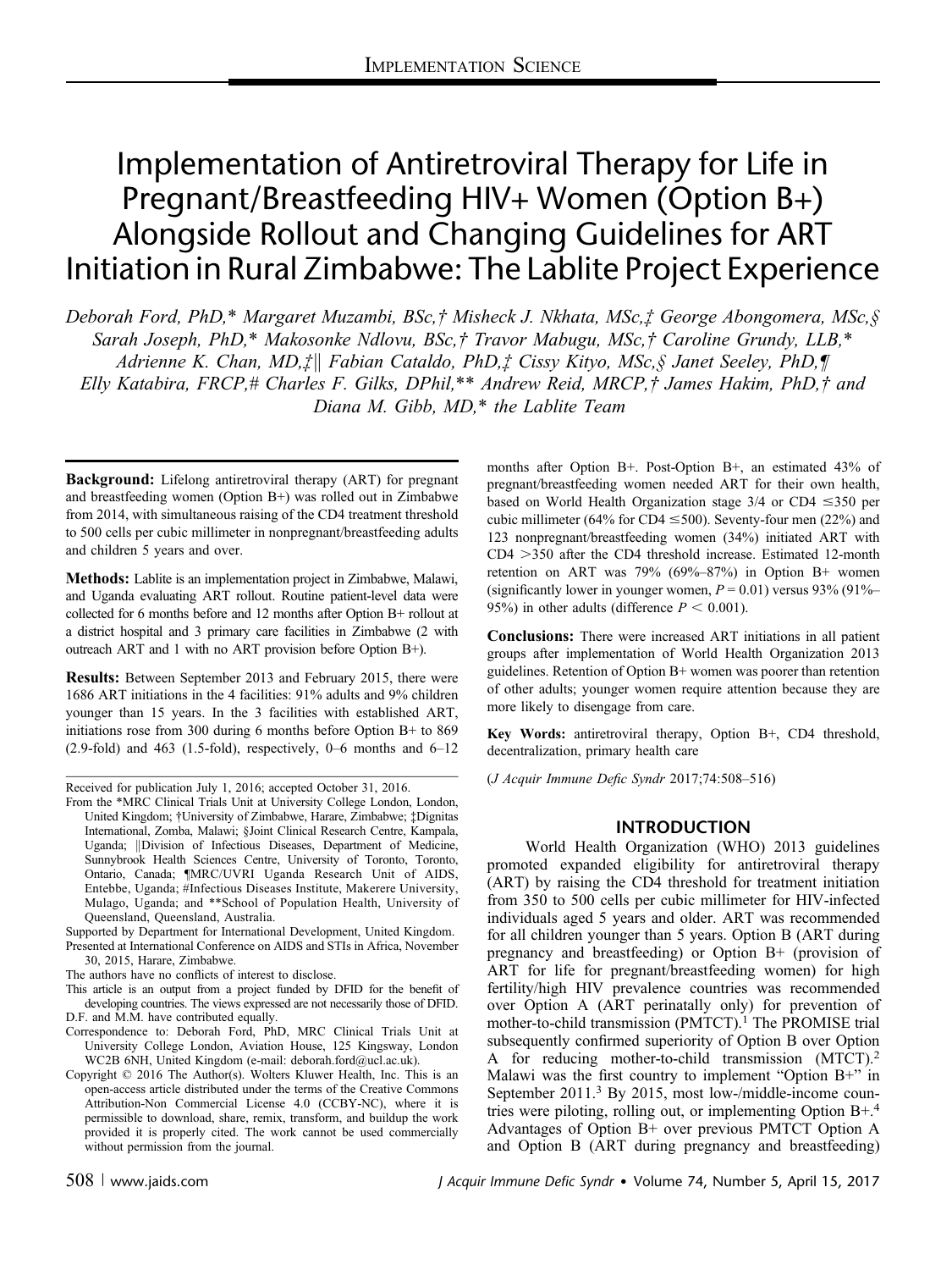include: simplification of PMTCT program requirements (notably no requirement for a CD4 count result to be returned before ART initiation); extended protection from MTCT in future pregnancies from conception; prevention against sexual transmission to serodiscordant partners; benefit to the woman's health of earlier treatment and avoiding the risks of stopping and starting ART; and a simple message to communities that once ART is started, it is taken for life.<sup>5</sup>

Striking increases in pregnant women accessing ART have been seen in countries implementing Option B+, although the first countries to implement Option B+ tended to have low PMTCT coverage.<sup>6,7</sup> Because Option B+ is relatively new, there are few reports of outcomes from national programs. In the first national cohort of Option B+, women in Malawi retention at 12 months, when most African women are still breastfeeding, was only 77%<sup>7</sup>; retention within more recent cohorts is similar,<sup>8</sup> emphasizing the need for support measures for this population. At Elizabeth Glazer Pediatric AIDS Foundation sites in Uganda, early 6-month data suggest slightly higher retention.<sup>6</sup>

Zimbabwe adopted Option B+ after a National Stakeholder Consultation in 2013<sup>9</sup> and began piloting in July 2013 with rollout in 2014. National guidelines issued at the end of 2013 also included recommendations to treat all HIV-infected children younger than 5 years and to treat older children and adults with WHO stage  $1/2$  disease and CD4 count  $\leq 500$ .<sup>10</sup> Before the introduction of Option B+, the PMTCT program (providing Option A) in Zimbabwe was functioning comparatively well (78% ART coverage in pregnant women in 201311), population HIV and CD4 testing levels were high, and ART coverage was also high at 77% in treatment-eligible adults in  $2013^{12}$ ), although considerably lower in children at 46%.12 However, ART clients were frequently traveling long distances to access treatment, and ART provision in primary care (where available) was principally through outreach teams visiting from local hospitals. Implementation of Option B+ necessitated integration of ART into all PMTCT settings where services are mostly delivered by nurses at the primary health facility level; for Zimbabwe, this required expanding the ART program from 1006 to 1560 facilities between 2013 and 2015.9

The Lablite Project<sup>13</sup> worked with Ministries of Health in Malawi, Uganda, and Zimbabwe to evaluate rollout of ART at 4 nonresearch sites (each comprising a district hospital and 2–4 linked rural primary care facilities). In Zimbabwe, Lablite was present in Zvimba, a rural district west of Harare, with 270,000 inhabitants and estimated HIV prevalence of 14%. The district includes 2 secondary care facilities and 31 primary care facilities. Here, we report on ART provision during 6 months before implementation of Option B+ (March 2014) and 12 months after implementation, in 1 of the district hospitals and 3 primary care facilities. The CD4 threshold for starting ART was raised from 350 to 500 cells per cubic millimeter in January 2014, 2 months earlier than implementation of Option B+; but in practice, few initiations at higher CD4s occurred before Option B+ was rolled out. Aims of this article were to describe the impact of Option B+ provision and the increase in CD4 initiation threshold on ART provision and to quantify retention on ART, identifying predictors of high retention in care.

# METHODS

The Lablite facilities were selected in consultation with Ministry of Health and Child Welfare (MOHCW). A "hub-spoke" approach was taken, with Banket District Hospital being the hub for 3 primary care facilities; before the Lablite project, 2 facilities (Nyabira, Mutorashanga) were benefiting from ART provision by Banket District Hospital outreach teams fortnightly and 1 facility (Zowa) had no ART provision. In collaboration with MOHCW, health care workers were trained and mentored on site using national training materials, supplemented by a checklist for monitoring patients on ART and a handbook. Staff at Banket District Hospital were trained first and they mentored staff in the primary care facilities. The primary care facilities then received accreditation as ART-initiating and follow-up sites.

Routine individual patient-level data were collected regularly from ART registers, appointment registers, and facility patient cards for all patients newly registered on ART between September 2013 and February 2015 by a data capturer independent from clinic staff. Registrations include patients who are initiating ART and patients described as "transfers-in" who have started ART at another health care facility and are moving facility for follow-up on ART (during this study, often because of primary care facilities now providing full ART services, when they had not previously). Defaulters (no visit for 90 days) were cross-checked with clinic defaulter lists (lists that the nurses are required to keep within each clinic to identify defaulters for MOHCW reporting). Data were entered in bespoke database tools that mimicked the clinic paper-based tools.

Reasons for starting ART were coded for analysis in a hierarchical manner as follows: children younger than 15 years, adults with WHO stage 3/4 disease (including tuberculosis), pregnant post-Option B+, breastfeeding post-Option  $B<sub>+</sub>$ , CD4 $\lt$ threshold. Pregnancy and breastfeeding were coded as reasons for initiation above CD4 for 2 reasons: (1) Option B+ women started ART immediately without waiting for CD4 results and (2) not all pregnant/breastfeeding women have CD4 results. Current outcome at last data collection (between March and June 2015) was used to estimate retention on ART at the end of follow-up (February 28, 2015), gaps in care before last data collection were ignored. Patients who transferred out to a new health facility were censored at the date of transfer.

Comparisons of initiation characteristics were planned between 6-month periods, pre-Option B+, and 0–6 and 7–12 months post-Option B+. Retention in care was estimated separately for new ART initiations and patients who transferred in on ART. Comparisons of retention on ART were planned between facilities and for new ART initiations between Option B+ women and other adults. Proportions were compared using  $\chi^2$  tests. Rank sum tests were used to compare distributions of continuous variables. Retention in care at 6 and 12 months was estimated by the Kaplan–Meier survivor function. Hazard ratios (HRs) were estimated using Cox regression; HRs and P-values presented in the text to assess differences in retention by patient-level characteristics and facility are from univariable models (log-rank tests gave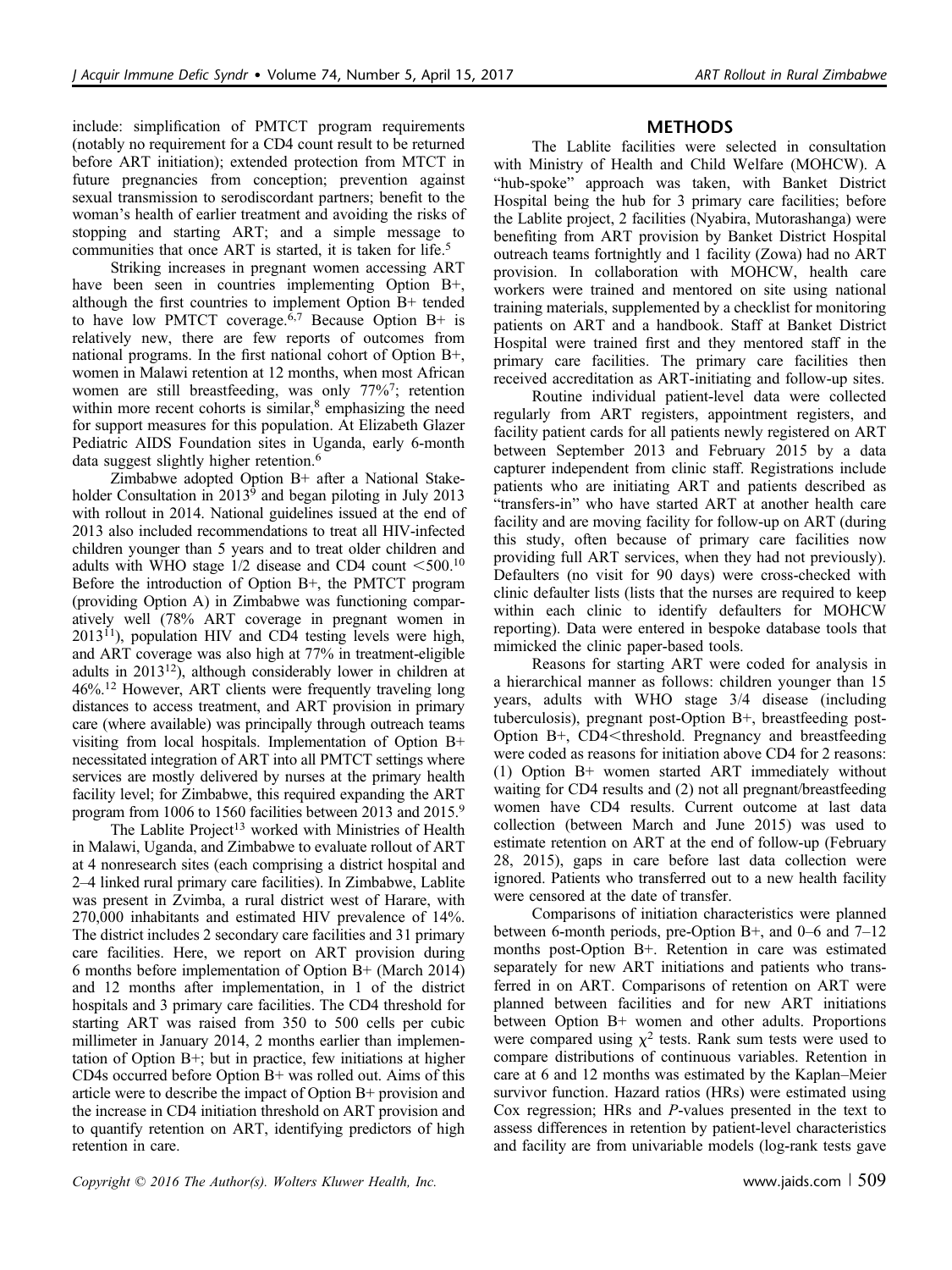similar P-values, data not shown). Multivariable Cox models were selected by backward selection with significance level of 0.1; continuous variables were included as fractional polynomials. In patients who started ART for WHO stage 3/4 disease or CD4<threshold, we fitted separate models for the risks of death and default, including all the predictors identified for the combined endpoint (cause-specific HRs are presented). Cumulative incidence of death and default were estimated using a competing risks framework.<sup>14</sup> STATA version 13.1 was used.

# Role of the Funding Source

The study was funded by Department for International Development, United Kingdom, who had no role in study design, collection, analysis and interpretation of data, the writing of the paper, or the decision to submit for publication. The corresponding author had full access to all the data.

### RESULTS

Between September 2013 and February 2015, there were 2088 ART registrations across the 4 facilities, including 1686 (81%) new ART initiations and 402 (19%) patients already on ART who transferred in from an alternative health facility; 702 (42%) new initiations and 277 (69%) transfers-in were at the primary care facilities.

In the 3 facilities with established ART provision before Option B+ implementation, there were 300 ART initiations in the 6 months before Option B+ rollout compared to 869 and 463 initiations in the 0–6 months and 6–12 months afterward, respectively, corresponding to 2.9- and 1.5-fold increases, with the largest in the first quarter (Table 1 and Fig. 1). Initiations in children younger than 15 years comprised 36 (12%), 60 (7%), and 43 (9%) of ART initiations in the same 3 respective periods. Infants 2 years and younger were in the minority and were seen primarily at the hospital; 37 of 92 (40%) children were 2 years and younger at the hospital compared with 3 of 47 (6%) at primary care facilities  $(P < 0.001)$ . Throughout follow-up, adult males initiating ART were older ( $P < 0.001$ ) and had lower pre-ART CD4s than nonpregnant/breastfeeding females  $(P < 0.001)$ (Table 1). From March 2014, the median (interquartile range) pre-ART CD4 rose from 143 (71–243) to 216 (104–326) in men ( $P < 0.001$ ) and from 192 (89–263) to 279 (161–396) in nonpregnant/breastfeeding women ( $P < 0.001$ ). However, even between March 2014 and February 2015, 79 of 329 (24%) men and 47 of 362 (13%) nonpregnant/breastfeeding women had pre-ART CD4  $\leq$ 100 cells per cubic millimeter. There were 3 ART initiations in men at the hospital where reason given for initiation was "male partner of an Option B+ female"; although all were WHO stage 1, CD4s at initiation were 66, 313 and 470 cells per cubic millimeter, so they were eligible for treatment for their own health.

Over the 6 months before rollout of Option B+, 34 (24%) women initiating ART were pregnant/breastfeeding, including 3 early Option B+ initiations at the hospital; excluding these 3 and 1 woman who was not WHO staged, 21 of 30 (70%) had WHO stage 3/4 disease. In contrast, in the first quarter after Option B+ rollout, initiations rose to 269 among pregnant/breastfeeding women (corresponding to a 16-fold increase) and then reduced to 82, 42, and 42 in the subsequent 3 quarters (a 6-fold increase over the first year after Option B+). After Option B+, 59 of 435 (13%) pregnant/ breastfeeding women were WHO stage 3 at ART initiation and none had stage 4 disease. CD4 data were incomplete [only 190 of 376 (51%) with WHO stage 1/2 had a CD4 recorded]; 64 (34%) stage 1/2 women had  $\leq$ 350 cells per cubic millimeter and 47 (25%) had 351–500 cells per cubic millimeter, implying that overall, 43% of pregnant/breastfeeding women would have been eligible for treatment of their own health based on WHO 2010 disease progression criteria (WHO stage  $3/4$  or CD4  $\leq 350$  cells per cubic millimeter) or 64% based on WHO 2013 criteria (WHO stage  $3/4$  or CD4  $\leq$  500 cells per cubic millimeter). Median age at ART initiation in pregnant/breastfeeding women was similar pre- and post-Option B+ (Table 1); but the proportion of adolescents younger than 20 years increased from 1 (3%) before Option B+ to 25 (7%) in the first 6 months and 13 (15%) in the second 6 months post-Option B+ (trend  $P = 0.008$ ).

In Zowa, a primary care facility, where ART provision was started later and alongside Option B+ rollout (from April 2014), there were 54 ART initiations, including 6 in children younger than 15 years (Fig. 1).

Median follow-up in individuals newly initiating ART was 8 (3–11) months. Retention on ART in 1140 adults who started ART for disease progression (all patients pre-Option B+ implementation; pregnant/breastfeeding women with WHO stage 3/4 disease, and nonpregnant/breastfeeding patients post-Option B+ implementation) was 95% (95% confidence interval: 93% to 96%) at 6 months, including 12 deaths and 39 losses to follow-up (LTFU); 12-month retention was 93% (91%–95%) (18 deaths, 40 LTFU). Figure 2A shows the cumulative incidence of death and default across all sites. Retention varied between sites (Table 2;  $P \leq$ 0.001); 12-month retention in the primary care facilities was 86% (80%–90%) compared with 98% (96%–99%) at the hospital. There was no evidence that retention-in-care was worse when ART was initiated after Option B+ had rolled out compared with before Option B+ (Table 2). Retention was higher in patients with higher CD4 and lower in pregnant/ breastfeeding patients (pre-Option B+ or also WHO stage 3/4); when we looked at the risks of death and LTFU separately, the CD4 effect was predominantly because of an increased risk of death in patients with low CD4, whereas pregnancy/breastfeeding predicted higher LTFU but not higher mortality (Table 3). Among WHO stage 1/2 patients, those with  $CD4 > 350$  had similar retention to those with  $CD4 \leq 350$  [HR: 1.11 (0.63-1.94)].

Retention on ART in 386 women who newly started ART for Option B+ was 85% (81%–88%) at 6 months (1 death, 53 LTFU) and 79% (69%–87%) at 12 months (3 deaths, 55 LTFU); this was significantly lower than retention in the adults starting ART for WHO 3/4 or CD4 $\leq$ threshold [across all periods: HR 3.09 (2.15–4.46),  $P < 0.001$ ; restricted to March 2014 onward: HR 4.00 (2.59–6.09),  $P < 0.001$ ]. Retention differed markedly by age at initiation,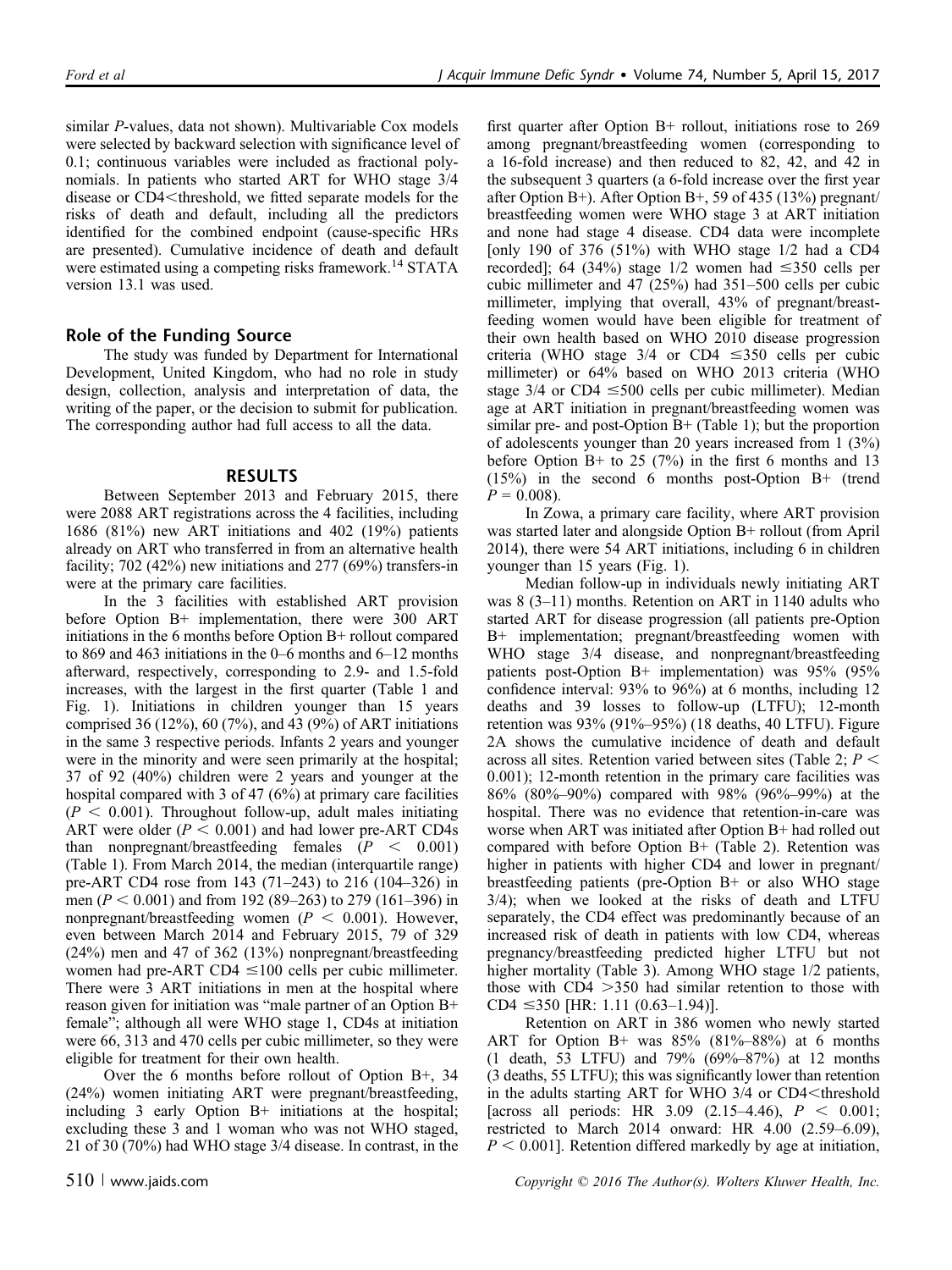TABLE 1. Characteristics at ART Initiation in a District Hospital and 2 Primary Care Facilities With Established ART Provision Before Option B+ Implementation\*

|                                                      | Pre-Option B+                   |                  | 0-6 mo Post-Option B+           |                 |                  | 7-12 mo Post-Option B+          |                 |                  |                                 |                |                                 |
|------------------------------------------------------|---------------------------------|------------------|---------------------------------|-----------------|------------------|---------------------------------|-----------------|------------------|---------------------------------|----------------|---------------------------------|
|                                                      | September 2013 to February 2014 |                  | March 2014 to August 2014       |                 |                  | September 2014 to February 2015 |                 |                  |                                 | <b>Total</b>   |                                 |
|                                                      | Median<br>(IQR)                 | N                | % of Total<br>or of<br>Subgroup | Median<br>(IQR) | N                | % of Total<br>or of<br>Subgroup | Median<br>(IQR) | N                | % of Total<br>or of<br>Subgroup | N              | % of Total<br>or of<br>Subgroup |
| Total†                                               |                                 | 300              |                                 |                 | 869              |                                 |                 | 463              |                                 | 1632           |                                 |
| Children                                             |                                 | 36               | 12                              |                 | 60               | $\boldsymbol{7}$                |                 | 43               | 9                               | 139            | 9                               |
| Age, yrs                                             | $4(2-9)$                        |                  |                                 | $5(2-11)$       |                  |                                 | $6(2-8)$        |                  |                                 |                |                                 |
| $\leq$ 2                                             |                                 | 10               | 28                              |                 | 16               | 27                              |                 | 14               | 33                              | 40             | 29                              |
| $3 - 14$                                             |                                 | 26               | 72                              |                 | 44               | 73                              |                 | 29               | 67                              | 99             | 71                              |
| Adult males                                          |                                 | 112              | 38                              |                 | 227              | 26                              |                 | 156              | 34                              | 495            | 31                              |
| Age, yrs                                             | $38(33 - 45)$                   |                  |                                 | $37(32 - 43)$   |                  |                                 | $37(32 - 43)$   |                  |                                 |                |                                 |
| WHO stage                                            |                                 |                  |                                 |                 |                  |                                 |                 |                  |                                 |                |                                 |
| Stage 1/2                                            |                                 | 19               | 17                              |                 | 68               | 30                              |                 | 35               | 22                              | 122            | 25                              |
| Stage 3                                              |                                 | 90               | 81                              |                 | 159              | 70                              |                 | 121              | $78\,$                          | 370            | 75                              |
| Stage 4                                              |                                 | $\overline{2}$   | $\overline{2}$                  |                 | $\mathbf{0}$     | $\boldsymbol{0}$                |                 | $\mathbf{0}$     | $\boldsymbol{0}$                | $\overline{c}$ | 0.4                             |
| CD4 <sup>†</sup>                                     | $143(71-243)$                   |                  |                                 | 215 (103-341)   |                  |                                 | 216 (112-321)   |                  |                                 |                |                                 |
| $\leq 100$                                           |                                 | 29               | 36                              |                 | 46               | 25                              |                 | 33               | 23                              | 108            | 26                              |
| $101 - 200$                                          |                                 | 27               | 34                              |                 | 38               | 20                              |                 | 31               | 22                              | 96             | 23                              |
| $201 - 350$                                          |                                 | 22               | 28                              |                 | 59               | 32                              |                 | 48               | 34                              | 129            | 32                              |
| $351 - 500$                                          |                                 | $\overline{2}$   | 3                               |                 | 38               | 20                              |                 | 28               | 20                              | 68             | 17                              |
| >500                                                 |                                 | $\boldsymbol{0}$ | $\boldsymbol{0}$                |                 | 5                | $\mathfrak{Z}$                  |                 | $\mathfrak{Z}$   | $\sqrt{2}$                      | $\,$ 8 $\,$    | $\sqrt{2}$                      |
| Nonpregnant and<br>nonbreastfeeding<br>adult females |                                 | 110              | 38                              |                 | 224              | 26                              |                 | 180              | 39                              | 514            | 32                              |
| Age, yrs                                             | $35(29-42)$                     |                  |                                 | $34(30-40)$     |                  |                                 | 34 (28-42)      |                  |                                 |                |                                 |
| WHO stage                                            |                                 |                  |                                 |                 |                  |                                 |                 |                  |                                 |                |                                 |
| Stage 1/2                                            |                                 | 20               | 18                              |                 | 66               | 29                              |                 | 46               | 26                              | 132            | 26                              |
| Stage 3                                              |                                 | 88               | 81                              |                 | 157              | 70                              |                 | 132              | 73                              | 377            | 73                              |
| Stage 4                                              |                                 | $\mathbf{1}$     | $\mathbf{1}$                    |                 | $\mathbf{1}$     | 0.5                             |                 | $\overline{2}$   | 1                               | $\overline{4}$ | $\mathbf{1}$                    |
| $CD4\$                                               | $192(89 - 263)$                 |                  |                                 | 295 (172-398)   |                  |                                 | 266 (152-395)   |                  |                                 |                |                                 |
| $\leq 100$                                           |                                 | 24               | 28                              |                 | 20               | 10                              |                 | 27               | 16                              | 71             | 16                              |
| $101 - 200$                                          |                                 | 21               | 24                              |                 | 43               | 22                              |                 | 41               | 24                              | 105            | 23                              |
| $201 - 350$                                          |                                 | 38               | 44                              |                 | 63               | 33                              |                 | 45               | 26                              | 146            | 33                              |
| $351 - 500$                                          |                                 | 4                | 5                               |                 | 62               | 32                              |                 | 54               | 32                              | 120            | 27                              |
| $>500$                                               |                                 | $\boldsymbol{0}$ | $\boldsymbol{0}$                |                 | $\overline{4}$   | $\overline{2}$                  |                 | 3                | $\overline{c}$                  | 7              | $\overline{2}$                  |
| Pregnant or<br>breastfeeding adult<br>females        |                                 | 34               | 12                              |                 | 351              | 41                              |                 | 84               | 18                              | 469            | 29                              |
| Age, yrs                                             | $28(26-31)$                     |                  |                                 | $29(24-33)$     |                  |                                 | $26(21-32)$     |                  |                                 |                |                                 |
| Pregnant                                             |                                 | 18               | 53                              |                 | 182              | 52                              |                 | 57               | 68                              | 257            | 55                              |
| WHO stage                                            |                                 |                  |                                 |                 |                  |                                 |                 |                  |                                 |                |                                 |
| Stage 1/2                                            |                                 | 12               | 36                              |                 | 305              | $87\,$                          |                 | $71\,$           | 85                              | 388            | 83                              |
| Stage 3                                              |                                 | $20\,$           | 61                              |                 | $46\,$           | 13                              |                 | 13               | 16                              | 79             | 17                              |
| Stage 4                                              |                                 | $\mathbf{1}$     | $\mathfrak{Z}$                  |                 | $\boldsymbol{0}$ | $\boldsymbol{0}$                |                 | $\boldsymbol{0}$ | $\boldsymbol{0}$                | $\mathbf{1}$   | $0.2\,$                         |
| CD4                                                  | 250 (148-307)                   |                  |                                 | 454 (304-613)   |                  |                                 | 339 (245-501)   |                  |                                 |                |                                 |
| $\leq 100$                                           |                                 | 5                | $18\,$                          |                 | 12               | $\tau$                          |                 | 3                | $\,$ 8 $\,$                     | 20             | $\,$ 8 $\,$                     |
| $101 - 200$                                          |                                 | 6                | $21\,$                          |                 | 16               | 9                               |                 | $\overline{4}$   | 11                              | 26             | 11                              |
| $201 - 350$                                          |                                 | 17               | 61                              |                 | 29               | 19                              |                 | 12               | $32\,$                          | 58             | $24\,$                          |
| 351-500                                              |                                 | $\boldsymbol{0}$ | $\boldsymbol{0}$                |                 | $44$             | $26\,$                          |                 | $\,$ 8 $\,$      | $22\,$                          | 52             | $22\,$                          |
| $>\!\!500$                                           |                                 | $\boldsymbol{0}$ | $\boldsymbol{0}$                |                 | 71               | 41                              |                 | 10               | 27                              | $81\,$         | 34                              |

\*Zowa primary care health facility is not included as there was no ART provision before Option B+, hence its inclusion post-Option B+ could distort comparisons. †15 individuals with missing age excluded from sub-groups below.

‡CD4 at initiation was available in 80 (71%), 186 (82%), 143 (92%) males by period. §CD4 at initiation was available in 87 (79%), 192 (86%), 167 (93%) nonpregnant and nonbreastfeeding females by period.

 $\parallel$ CD4 at initiation was available in 28 (82%), 172 (49%), 37 (44%) pregnant or breastfeeding females by period.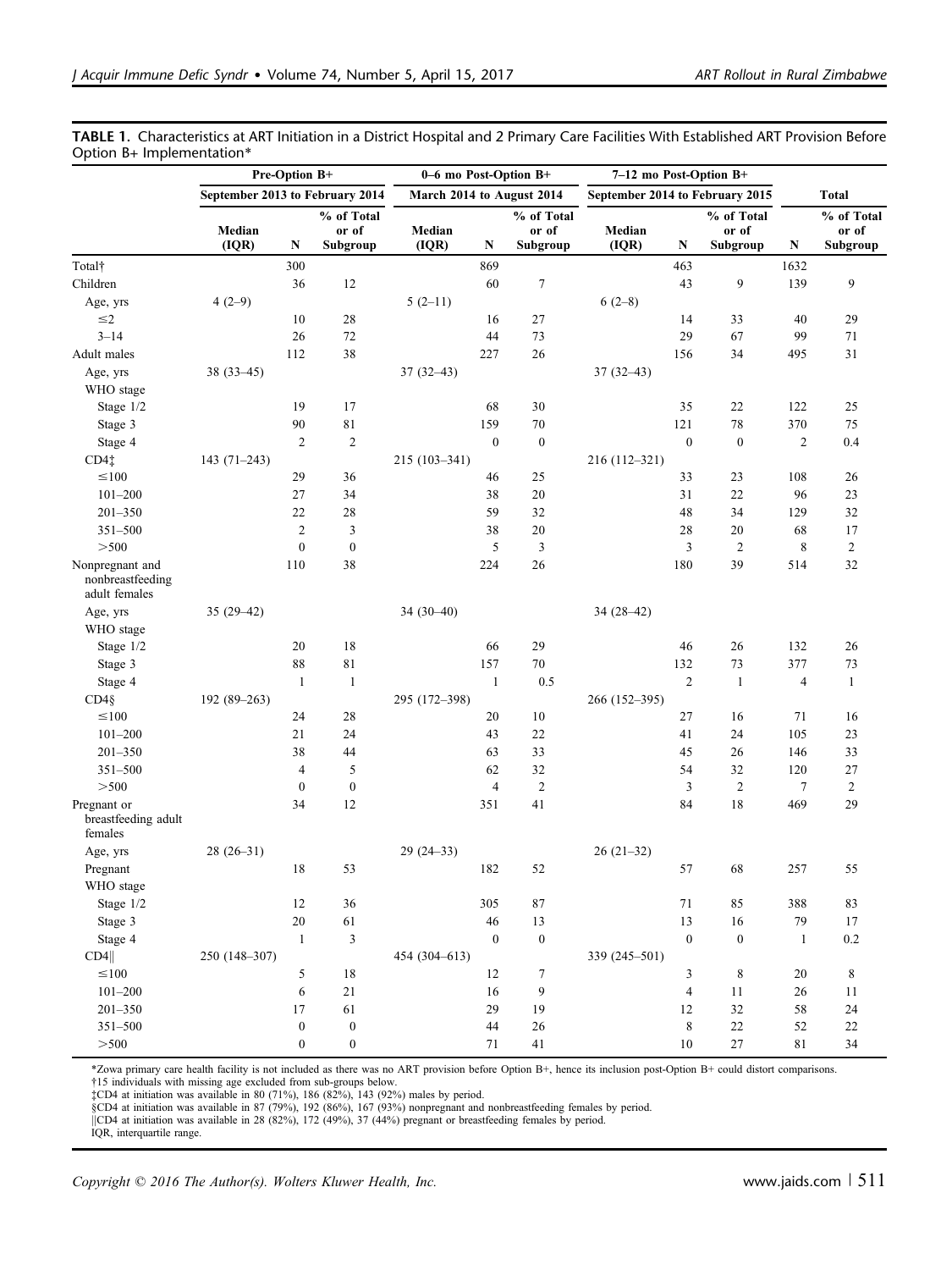

FIGURE 1. A–D, Number of new ART initiations by patient status at ART initiation, period and health facility (PC, primary care facility).

being lower in younger women (Table 2 and Fig. 2B). Retention did not differ by pre-ART CD4 (Table 2). Although 32 women were LTFU by 1 month, 20 of 32 attended 1 post-ART initiation visit (median 14 days after starting ART). Importantly, in the subgroup of women who started ART during pregnancy/breastfeeding with WHO stage 3/4 or CD4  $\leq$ 350, there was no evidence for worse retention after Option B+ implementation than before [HR: 0.78 (0.28–2.16)].

Among 145 children younger than 15 years at ART initiation, there were  $3(2%)$  deaths, 16 (11%) LTFU, and 10 (7%) transfers-out. The 3 children who died were all seen at the hospital; two 3-year-olds died very soon after starting ART (13 days; 45 days) and one 2-year-old died 12 months after initiation. At 6 months, retention on ART was 87% (80%–92%) and at 12 months it was 85% (77%–91%). We found no evidence that retention at 12 months in the primary care facilities [94% (83%–98%)] was worse than at the hospital [79% (67%–88%)].

Retention on ART in the 402 individuals who transferred into one of the facilities already on ART was 95% (92%–97%) 6 months after transfer (0 death, 18 LTFU) and 94% (90%–96%) (0 death, 20 LTFU) at 12 months. Over half the individuals LTFU (11/20) did not return after their first registration visit.



FIGURE 2. A and B, Cumulative incidence of death or default (LTFU) by time since ART initiation. \*Option B+ women defined as women starting ART after Option B+ provision, who were WHO stage 1 or 2 and pregnant or breastfeeding.

512 <sup>|</sup> www.jaids.com Copyright © 2016 The Author(s). Wolters Kluwer Health, Inc.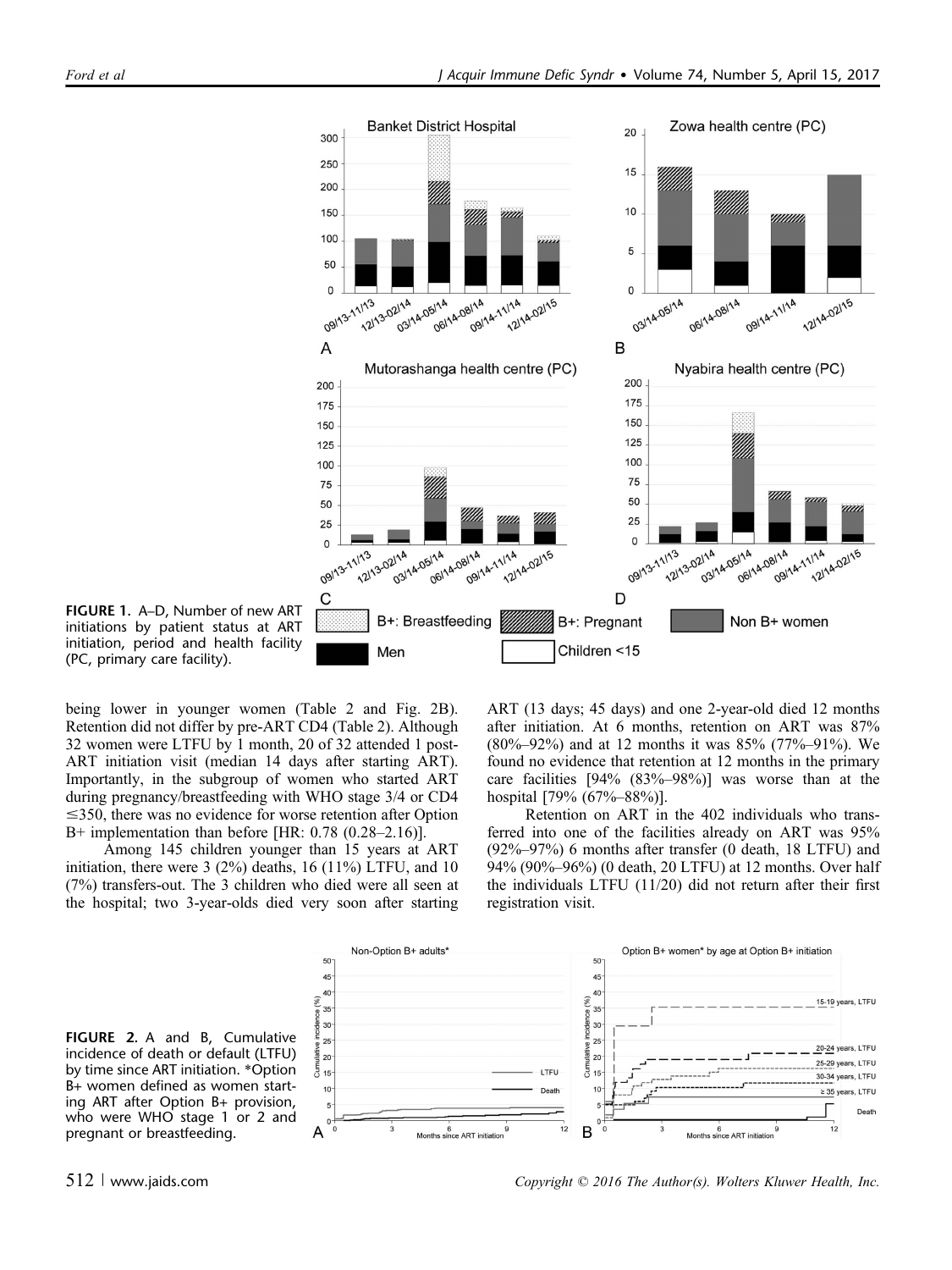|                                                              |                                | Initiated for WHO Stage 3/4 or CD4 <threshold< th=""><th colspan="5">Initiated for Option B+</th></threshold<> | Initiated for Option B+            |         |                             |      |                         |                  |  |
|--------------------------------------------------------------|--------------------------------|----------------------------------------------------------------------------------------------------------------|------------------------------------|---------|-----------------------------|------|-------------------------|------------------|--|
| <b>Univariable Analysis</b>                                  |                                |                                                                                                                | Multivariable Analysis*            |         | <b>Univariable Analysis</b> |      | Multivariable Analysis* |                  |  |
|                                                              | $N = 1140$ (58 Failures)†      |                                                                                                                | $N = 904$ (41 Failures) $\ddagger$ |         | $N = 386$ (58 Failures)§    |      | $N = 386$ (58 Failures) |                  |  |
|                                                              | <b>HR (95% CI)</b>             | $\boldsymbol{P}$                                                                                               | HR (96% CI)                        | P       | HR (95% CI)                 | P    | HR (95% CI)             | $\boldsymbol{P}$ |  |
| Site                                                         |                                |                                                                                                                |                                    |         |                             |      |                         |                  |  |
| Hospital                                                     | 1.00                           |                                                                                                                | 1.00                               |         | 1.00                        |      |                         |                  |  |
| Nyabira (PC)                                                 | 7.52 (3.85 to 14.7)            |                                                                                                                | 7.32 (2.96 to 18.1)                |         | 1.12 (0.60 to 2.09)         |      |                         |                  |  |
| Mutorashanga (PC)                                            | 3.74 (1.90 to 7.36)            |                                                                                                                | 4.02 (1.72 to 9.41)                |         | $0.61$ (0.29 to 1.28)       |      |                         |                  |  |
| Zowa (PC)                                                    | 1.38 (0.18 to 10.5)            | < 0.001                                                                                                        |                                    | < 0.001 |                             | 0.33 |                         |                  |  |
| Initiation period                                            |                                |                                                                                                                |                                    |         |                             |      |                         |                  |  |
| September 2013 to<br>February 2014                           | 1.00                           |                                                                                                                | 1.00                               |         |                             |      |                         |                  |  |
| March 2014 to<br>February 2015                               | $0.51$ (0.30 to 0.87)          | 0.01                                                                                                           | $0.42$ (0.21 to 0.86)              | 0.02    |                             |      |                         |                  |  |
| Sex                                                          |                                |                                                                                                                |                                    |         |                             |      |                         |                  |  |
| Male                                                         | 1.00                           |                                                                                                                |                                    |         |                             |      |                         |                  |  |
| Female                                                       | $0.92$ (0.55 to 1.55)          | 0.77                                                                                                           |                                    |         |                             |      |                         |                  |  |
| Age at initiation<br>(per year increase)                     | $0.97$ (0.95 to 1.00)          | 0.07                                                                                                           |                                    |         | $0.94$ (0.90 to 0.98)       | 0.01 | $0.94$ (0.90 to 0.98)   | 0.01             |  |
| WHO stage at initiation                                      |                                |                                                                                                                |                                    |         |                             |      |                         |                  |  |
| Stage 1/2                                                    | 1.00                           |                                                                                                                | 1.00                               |         |                             |      |                         |                  |  |
| Stage 3                                                      | $0.55$ (0.32 to 0.95)          |                                                                                                                | $0.56$ (0.27 to 1.18)              |         |                             |      |                         |                  |  |
| Stage 4                                                      | 4.35 $(1.02 \text{ to } 18.6)$ | 0.004                                                                                                          | 4.95 (0.99 to 24.7)                | 0.01    |                             |      |                         |                  |  |
| CD4 at initiation<br>(per 10 cells/mm <sup>3</sup> increase) | $0.97$ (0.95 to 1.00)          | 0.02                                                                                                           | $0.97$ (0.95 to 1.00)              | 0.03    | $1.00$ (0.98 to 1.01)       | 0.67 |                         |                  |  |
| Pregnant/breastfeeding                                       |                                |                                                                                                                |                                    |         |                             |      |                         |                  |  |
| No/male                                                      | 1.00                           |                                                                                                                | 1.00                               |         |                             |      |                         |                  |  |
| Either pregnant or<br>breastfeeding                          | 1.98 (0.97 to 4.04)            | 0.06                                                                                                           | 2.68 (0.99 to 7.25)                | 0.05    |                             |      |                         |                  |  |
| Pregnant                                                     |                                |                                                                                                                |                                    |         | 1.00                        |      |                         |                  |  |
| Breastfeeding                                                |                                |                                                                                                                |                                    |         | $0.83$ (0.49 to 1.41)       | 0.49 |                         |                  |  |

| <b>TABLE 2.</b> Predictors of Death and Loss to Follow-up From Care in Adults Newly Starting ART |  |  |  |  |
|--------------------------------------------------------------------------------------------------|--|--|--|--|
|--------------------------------------------------------------------------------------------------|--|--|--|--|

\*All variables presented in the univariable analysis were considered for inclusion in the multivariable model. Continuous variables (CD4 and age) were included as fractional polynomials for model selection, which was based on backward elimination ( $P < 0.10$ ).

†Because of missing data, CD4 model (N = 944, failures = 41); WHO stage model (N = 1137, failures = 58).

‡Patients with missing CD4 or WHO stage or at Zowa (no pre-Option B+ data) were dropped in the final model.

SBecause of missing data, CD4 model (N = 193, failures = 28); because of no failures at Zowa, site model (N = 379, failures = 58).<br>||CD4 in the univariable model was better represented by CD4<sup>-0.5</sup> but the linear term is CI, confidence interval; PC, primary care facility.

#### **DISCUSSION**

The last 5 years have seen rapid changes in both PMTCT guidance and practice and CD4 threshold recommendations for ART initiation. The Lablite project<sup>13</sup> was working with Ministries of Health in Malawi, Zimbabwe, and Uganda between 2011 and 2015 and collating routine data on ART rollout in nonresearch facilities in rural areas. In Zimbabwe, this provided an important opportunity to compare ART initiations and retention on ART before and after introduction of Option B+ and the increase in CD4 threshold.

We found that after Option B+ implementation and the increased CD4 threshold, greater numbers of all patients started ART, including children. Patients who started ART at  $CD4 > 350$  or for Option B+ (with high CD4) inevitably did so as a result of guideline changes; however, increases in other patient groups may have occurred anyway. Devolvement of ART care to the primary care staff with support from MOHCW allowed management of increasing patient numbers. However, drug supply remains a concern; although no stock-outs of ART were reported, there were anecdotal reports of patients having to return to clinic in between scheduled visits to collect ART because of low supplies, and stock-outs of cotrimoxazole did occur.

Overall mortality was low and retention in care was extremely good in patients starting ART for disease progression (93% at 12 months), better than reported for the ART program in Zimbabwe between 2007 and 2010<sup>15</sup> and in other settings.<sup>16</sup> Retention was higher at the hospital than in the primary care facilities, possibly because of the Lablite model of training whereby hub staff received additional training to mentor staff at primary care facilities. Encouragingly, we found no evidence that introduction of Option B+ had a detrimental effect on retention of patients starting ART for disease progression. Retention on ART was poorer in Option B+ women than in other adults starting ART, as found in Malawi, $17$  but similar to retention reported in other rural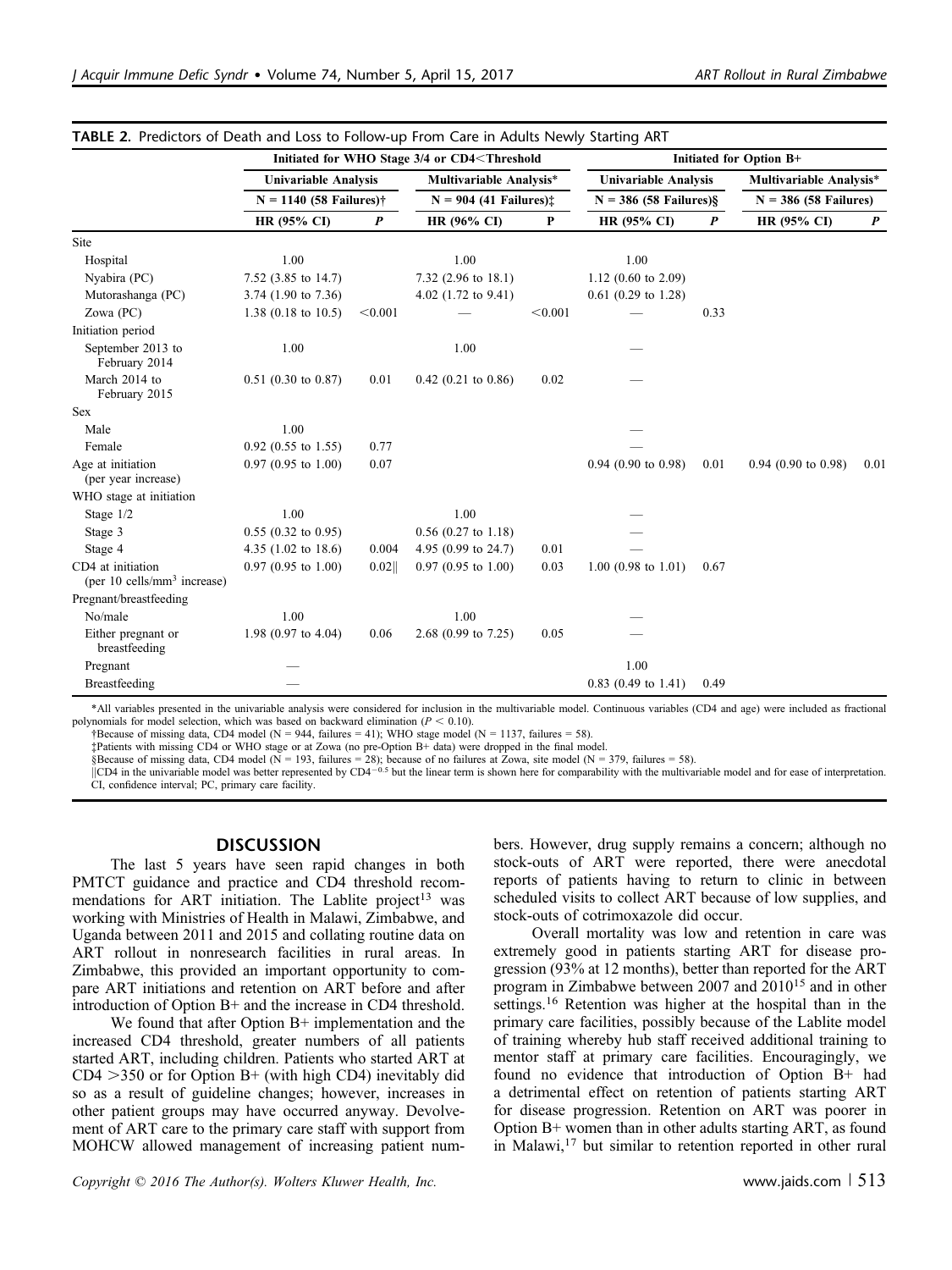|                                                                | Death and Loss to Follow-up    |                  |                                | Loss to Follow-up | Death                    |                  |  |
|----------------------------------------------------------------|--------------------------------|------------------|--------------------------------|-------------------|--------------------------|------------------|--|
|                                                                | $N = 904$ (41 Failures)*       |                  | $N = 904$ (28 Failures)†       |                   | $N = 904$ (13 Failures)† |                  |  |
|                                                                | HR (96% CI)                    | $\boldsymbol{P}$ | cHR (95% CI)                   | $\boldsymbol{P}$  | cHR (95% CI)             | $\boldsymbol{P}$ |  |
| Site                                                           |                                |                  |                                |                   |                          |                  |  |
| Hospital                                                       | 1.00                           |                  | 1.00                           |                   | 1.00                     |                  |  |
| Nyabira (PC)                                                   | 7.32 (2.96 to 18.1)            |                  | $8.56$ (3.00 to 24.4)          |                   | 4.01 (0.23 to 70.4)      |                  |  |
| Mutorashanga (PC)                                              | 4.02 $(1.72 \text{ to } 9.41)$ |                  | $0.97(0.25 \text{ to } 3.71)$  |                   | 41.7 (4.63 to 376.1)     |                  |  |
| $Zowa$ ( $PC$ )                                                |                                | < 0.001          |                                | < 0.001           |                          | 0.001            |  |
| Initiation period                                              |                                |                  |                                |                   |                          |                  |  |
| September 2013 to February 2014                                | 1.00                           |                  | 1.00                           |                   | 1.00                     |                  |  |
| March 2014 to February 2015                                    | $0.42$ (0.21 to 0.86)          | 0.02             | $0.56$ (0.23 to 1.36)          | 0.20              | $0.19$ (0.04 to 0.96)    | 0.04             |  |
| WHO stage at initiation                                        |                                |                  |                                |                   |                          |                  |  |
| Stage $1/2$                                                    | 1.00                           |                  | 1.00                           |                   | 1.00                     |                  |  |
| Stage 3                                                        | $0.56$ (0.27 to 1.18)          |                  | $0.71$ (0.28 to 1.79)          |                   | $0.20$ (0.04 to 1.04)    |                  |  |
| Stage 4                                                        | 4.95 $(0.99 \text{ to } 24.7)$ | 0.01             | 7.63 $(0.79 \text{ to } 74.1)$ | 0.07              | $1.75$ (0.17 to 17.7)    | 0.09             |  |
| CD4 at initiation<br>(per $10$ cells/mm <sup>3</sup> increase) | $0.97(0.95 \text{ to } 1.00)$  | 0.03             | $0.99(0.97 \text{ to } 1.02)$  | 0.54              | $0.90$ (0.84 to 0.97)    | 0.003            |  |
| Pregnant/breastfeeding                                         |                                |                  |                                |                   |                          |                  |  |
| No/male                                                        | 1.00                           |                  | 1.00                           |                   |                          |                  |  |
| Either pregnant or breastfeeding                               | 2.68 $(0.99 \text{ to } 7.25)$ | 0.05             | 5.58 $(1.82 \text{ to } 17.1)$ | 0.07              | —‡                       |                  |  |

TABLE 3. Predictors of Death and Loss to Follow-up From Care in Adults Newly Starting ART for WHO Stage 3/4 or CD4<Threshold

\*Model selected in multivariable analysis for combined endpoint (death and LTFU), see Table 2.

†The full multivariable model was run for each competing event, censoring the alternative event.

‡There were no deaths among the pregnant and breastfeeding women.

PC, primary care facility; cHR, cause-specific HR.

districts of Zimbabwe (83%).<sup>18</sup> At all 4 Lablite facilities, women were asked to start ART immediately; for many, HIV is a new diagnosis after routine testing during antenatal care, and qualitative work suggests that immediate treatment may be difficult because of the limited time available to digest a positive HIV diagnosis and understand and form decisions around the uptake of a new lifelong treatment. $17,19$ 

CD4 counts were obtained for 85% of men and nonpregnant/breastfeeding women before ART with no drop in testing after Option B+ implementation or increase in CD4 threshold. Numbers of men and nonpregnant/breastfeeding women starting ART with  $CD4 > 350$  were encouraging, suggesting these individuals can be identified, although we could not distinguish individuals newly diagnosed from those already in pre-ART HIV care. Despite this, a significant proportion of individuals still start ART with low CD4s, particularly men, who are more likely to present later than women.20,21 Around half Option B+ women had a pre-ART CD4 recorded; facilities were asked to continue providing CD4s (unlike in Malawi where CD4s are not offered to pregnant/breastfeeding women<sup>13</sup>); it is unclear whether remaining women had no CD4 measured or whether it was not recorded. Assuming recorded CD4s were representative in Option B+ women, importantly  $>40\%$  pregnant/breastfeeding women needed ART for their own disease (either WHO stage  $3/4$  or CD4  $\leq$ 350), consistent with other studies.<sup>22</sup> It is important that these women are retained on ART for their own health and to prevent MTCT; health care workers may need focused training to support retention of Option B+ women with low CD4 counts.

a major contributor but we cannot distinguish between women who have "silently" transferred to other health facilities and those who have dropped out of care completely. Age was a clear factor in predicting LTFU, with younger women more likely to be lost. This corroborates findings in Malawi<sup>23,24</sup> and Zimbabwe.<sup>18</sup> Targeted support measures are needed for the increasing numbers of HIV-infected adolescent and young pregnant women starting ART. We were only able to look at retention on ART to 12 months, and it is important to recognize that losses in this period, most of which were very early, are likely to have been during pregnancy or breastfeeding. In Malawi, it is estimated that half of those lost in the first 6 months may never have started ART.<sup>8</sup> In Zimbabwe, patients are asked to return to clinic 2 weeks after starting ART, which is earlier than elsewhere (including Malawi). We found that around 2/3 of women who were lost by 1 month had returned for their 2-week visit; this raises concerns that they took ART for only a short time and may now have developed resistance as the half-life of efavirenz may be much longer than other drugs. Data from Malawi suggest that the risk of LTFU is much lower after the first year24; however, it will be some time before comparable data are available for Zimbabwe.

Among Option B+ women, almost all attrition was recorded as LTFU; unrecorded deaths are unlikely to be

In Zimbabwe since Option B+ rollout, policy has been to encourage male partners to attend antenatal care with pregnant women and to provide them with ART, irrespective of their own CD4 count. However, this seems to have happened very rarely (only 3 men). Initiatives to engage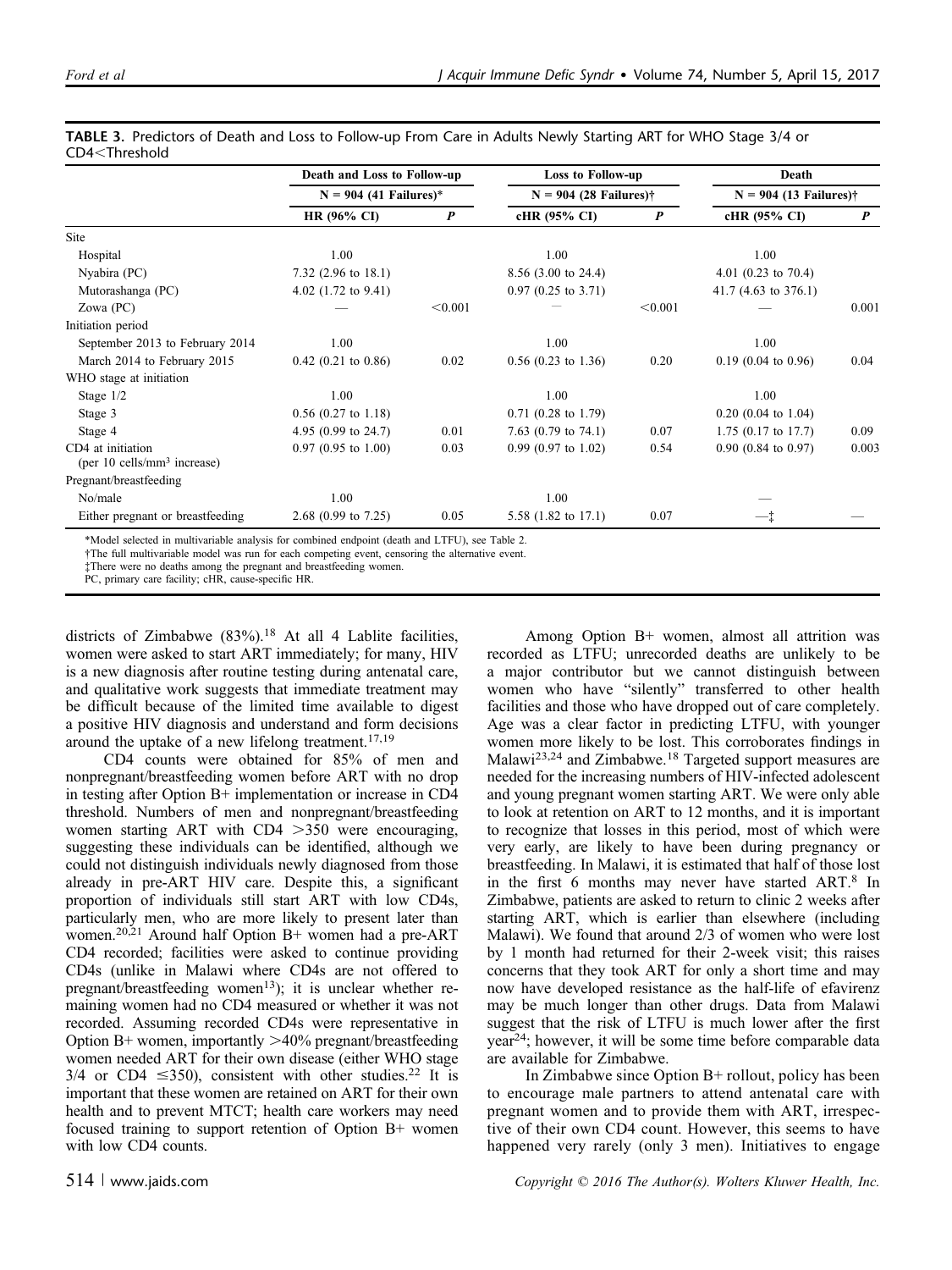men are critical as lack of male involvement and the complex dynamics between the women and their partners including concerns about stigma are cited by health care workers as a common reason for nonretention among women on Option B+.25,26

Historically, HIV-infected children have been seen in secondary and tertiary health care facilities in Zimbabwe,  $27$  so it was encouraging to see ART initiations in under 15's at all facilities, including the new primary care facility (where ART provision was introduced alongside Option B+). However, similar to other studies,<sup>28</sup> children younger than 24 months were treated almost exclusively at the hospital, suggesting possible reluctance to test and treat infants in primary care. Retention on ART was also somewhat lower in children than in adults starting ART outside of Option B+. Previous studies of retention in care of HIV-exposed and HIV-infected children have identified a range of possible risk factors, including characteristics of the carer for mortality and  $LTFU^{29-31}$ ; further research is needed to develop strategies to mitigate losses.

After the START and TEMPRANO trials,<sup>32,33</sup> WHO released new guidelines recommending that all HIV-infected individuals should start treatment as soon as possible after a positive diagnosis.<sup>34</sup> It is unclear how quickly this recommendation will be taken up in sub-Saharan Africa. Our early data on uptake of treatment in individuals with  $CD4 > 350$  after the rise in threshold suggest that there will be demand. If adopted, lessons may be learned from Option B+ rollout; immediate treatment after provider-initiated testing in "well" patients may not be dissimilar. In particular, adopting treatment for all may facilitate retention of pregnant/breastfeeding women by reducing the current disparity in access to ART between women and their partners.

Strengths of the Lablite project include the study of rural MOHCW facilities with little/no research experience and use of routine data collected from paper records. This contrasts with much of the existing Option B+ operations research, which primarily focuses on larger health facilities with electronic data capture. Additionally, we have data before and after the introduction of Option B+ and changes in WHO CD4 threshold guidelines and across all patient groups. The primary weaknesses include lack of information on the underlying causes of patients LTFU (common to most studies) and use of a retrospective definition of LTFU (often used in analysis of routinely collected data where visit data may be incomplete). Our study is limited to 4 facilities and it remains important to collate further data to determine how generalizable our findings are.

## ACKNOWLEDGMENTS

The Lablite Team comprises: Dignitas International, Zomba, Malawi: F.C., A.K.C., L. Chiwaula, M.J.N., J. J. van Oosterhout, G.Mateyu, M. Willie; MRC/UVRI Uganda Research Unit on AIDS, Entebbe, Uganda: F. Mirimo, S. Kiwuwa, J.S.; Joint Clinical Research Centre, Kampala, Uganda: G.A., C.K., Harriet Namata; University of Zimbabwe, Harare, Zimbabwe: J.H., T.M., M.M., A.R., M.N.; Infectious

 $Copyright © 2016 The Author(s). Wolters Kluwer Health, Inc.$  www.jaids.com | 515

Diseases Institute, Makerere University, Mulago, Uganda: S. Kaggwa, E.K., I. Mambule. School of Population Health, University of Queensland, Australia: C.F.G.; Centre for Health Economics, University of York, UK: P. Revill; MRC Clinical Trials Unit at UCL, London, United Kingdom: D.F., D.M.G., C.G., S. Hoskins, S.J., A. South, M. Thomason. Independent Chair of the Project Management Group: I. Weller. The Lablite Zimbabwe team acknowledges the guiding role of the Central Ministry of Health and Child Care including Provincial Medical Directorates, City of Harare Directorate of Health Services, District Health Executive Teams, and all facility staff involved. The authors also extend their gratitude to the former DART staff at the University of Zimbabwe Clinical Research Centre.

#### REFERENCES

- 1. World Health Organization 2013. Consolidated Guidelines on the Use of Antiretroviral Drugs for Treating and Preventing HIV Infection. Available at: [http://www.who.int/hiv/pub/guidelines/arv2013/download/en/](http://www.who.int/hiv/pub/guidelines/arv2013/download/en/index.html) [index.html.](http://www.who.int/hiv/pub/guidelines/arv2013/download/en/index.html) Accessed October 21, 2015.
- 2. Fowler MG, Qin M, Fiscus SA, et al. PROMISE: efficacy and saftey of 2 strategies to prevent perinatal HIV transmission. CROI 2015. Available at: [http://www.croiconference.org/sessions/promise-ef](http://www.croiconference.org/sessions/promise-efficacy-and-safety-2-strategies-prevent-perinatal-hiv-transmission)ficacy-and-safety-[2-strategies-prevent-perinatal-hiv-transmission](http://www.croiconference.org/sessions/promise-efficacy-and-safety-2-strategies-prevent-perinatal-hiv-transmission). Accessed January 12, 2016. 2015.
- 3. Clinical Management of HIV in Children and Adults. Malawi Integrated Guidelines: Malawi: Ministry of Health; 2011.
- 4. World Health Organization 2015. Global Health Sector Response to HIV, 2000–2015: Focus on Innovations in Africa: Progress Report. Available at: [http://apps.who.int/iris/bitstream/10665/198065/1/9789241509824\\_eng.](http://apps.who.int/iris/bitstream/10665/198065/1/9789241509824_eng.pdf?ua=1) [pdf?ua=1.](http://apps.who.int/iris/bitstream/10665/198065/1/9789241509824_eng.pdf?ua=1) Accessed January 12, 2016.
- 5. Schouten EJ, Jahn A, Midiani D, et al. Prevention of mother-to-child transmission of HIV and the health-related Millennium Development Goals: time for a public health approach. Lancet. 2011;378:282–284.
- 6. Kieffer MP, Mattingly M, Giphart A, et al. Lessons learned from early implementation of option B+: the Elizabeth Glaser Pediatric AIDS Foundation experience in 11 African countries. J Acquir Immune Defic Syndr. 2014;67(suppl 4):S188–S194.
- 7. Impact of an innovative approach to prevent mother-to-child transmission of HIV–Malawi, July 2011–September 2012. MMWR Morb Mortal Wkly Rep. 2013;62:148–151. See ref. [https://www.cdc.gov/](https://www.cdc.gov/mmwr/preview/mmwrhtml/mm6208a3.htm) [mmwr/preview/mmwrhtml/mm6208a3.htm.](https://www.cdc.gov/mmwr/preview/mmwrhtml/mm6208a3.htm)
- 8. Integrated HIV Program Report January–March 2015. Government of Malawi: Malawi: Ministry of Health; 2015.
- 9. An Operational Plan for the Nationwide Transition to Option B+ in Zimbabwe. Zimbabwe: Ministry of Health and Child Care; 2013.
- 10. National Medicine and Therapeutics Policy Advisory Committee (NMTPAC) and The AIDS and TB Directorate. Guidelines for Antiretroviral Therapy for the Prevention and Treatment of HIV in Zimbabwe: Zimbabwe: Ministry of Health and Child Care; 2013.
- 11. World Health Organization 2014. Global Update on the Health Sector Response to HIV, 2014. Available at: [http://apps.who.int/iris/bitstream/](http://apps.who.int/iris/bitstream/10665/128494/1/9789241507585_eng.pdf?ua=1) [10665/128494/1/9789241507585\\_eng.pdf?ua=1.](http://apps.who.int/iris/bitstream/10665/128494/1/9789241507585_eng.pdf?ua=1) Accessed January 5, 2016.
- 12. National AIDS Council of Zimbabwe. 2015. Global AIDS Response Country Progress Report Zimbabwe 2014. Available at: [http://www.nac.](http://www.nac.org.zw/sites/default/files/Zimbabwe%20Country%20report2014_0.pdf) org.zw/sites/default/fi[les/Zimbabwe%20Country%20report2014\\_0.pdf.](http://www.nac.org.zw/sites/default/files/Zimbabwe%20Country%20report2014_0.pdf) Accessed January 12, 2016.
- 13. The Lablite Project. Available at: [http://lablite.org/A](http://lablite.org/)ccessed January 5, 2016.
- 14. Tai BC, White IR, Gebski V, et al. On the issue of "multiple" first failures in competing risks analysis. Stat Med. 2002;21:2243–2255.
- 15. Mutasa-Apollo T, Shiraishi RW, Takarinda KC, et al. Patient retention, clinical outcomes and attrition-associated factors of HIV-infected patients enrolled in Zimbabwe's National Antiretroviral Therapy Programme, 2007–2010. PLoS One. 2014;9:e86305.
- 16. Tassie JM, Baijal P, Vitoria MA, et al. Trends in retention on antiretroviral therapy in national programs in low-income and middle-income countries. J Acquir Immune Defic Syndr. 2010;54:437–441.